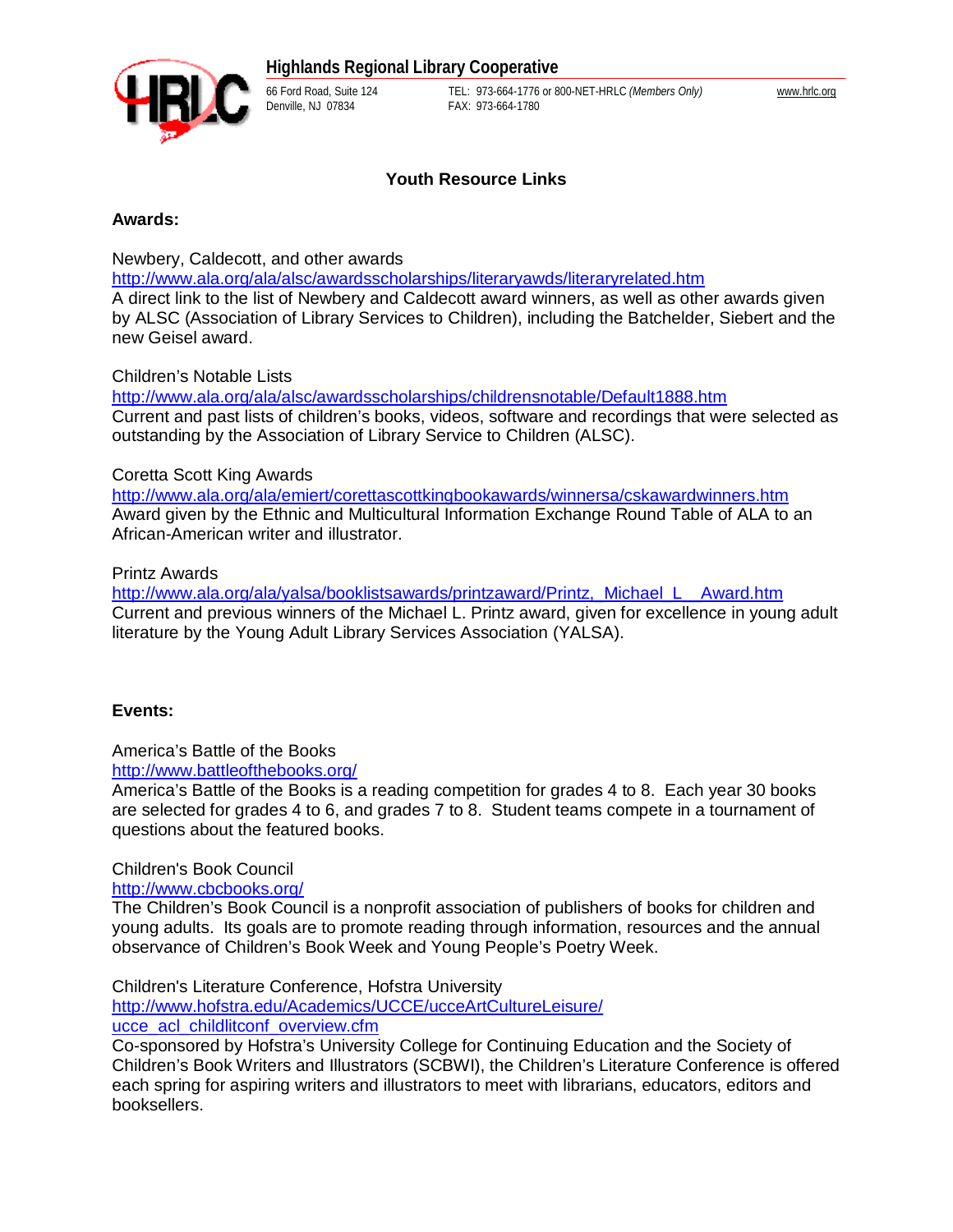

66 Ford Road, Suite 124 TEL: 973-664-1776 or 800-NET-HRLC *(Members Only)* [www.hrlc.org](http://www.hrlc.org) FAX: 973-664-1780

# Collaborative Summer Reading Program

## <http://www.cslpreads.org/index.html>

The Collaborative's homepage gives information about the organization, a list of officers and members, resources, order forms and themes for the next two summer programs. New Jersey has been a member of the Collaborative since 2004.

# Geraldine R. Dodge Poetry Festival

## <http://www.grdodge.org/poetry/>

Formerly held in Waterloo Village, in 2004 this festival moved to Duke Farms in Hillsborough, NJ. The website offers general information, but is not up to date.

## National Library Week

### <http://www.ala.org/ala/pio/campaign/nlw/nationallibraryweek.htm>

National Library Week, sponsored by the American Library Association (ALA), is observed each April to celebrate the contributions of libraries and librarians in the U.S. Publicity resources for all types of libraries are available from ALA.

## New Jersey State Read to Kids

#### <http://www.state.nj.us/njreadtokids/>

The State Department of Education has posted tips for parents on how to read to their children and the importance of reading. Information for businesses to get involved in literacy efforts is also provided.

#### New Jersey Storytelling Festival

#### <http://www.njstorynet.org/>

Information about the New Jersey Storytelling Network and their annual storytelling festival as well as other sponsored events and classes.

## New Jersey Summer Reading

## <http://www.njsummerreading.org/>

Co-sponsored by the New Jersey Library Association and the New Jersey State Library, the New Jersey Summer Reading Program provides recommended reading lists, activities and resources for librarians and parents.

#### One Book New Jersey

#### <http://www.onebooknewjersey.org/>

Sponsored by the New Jersey Library Association, One Book New Jersey encourages people to read and discuss the same book together. Separate selections for adults, teens and children are made each year. Programming suggestions and other resources are provided.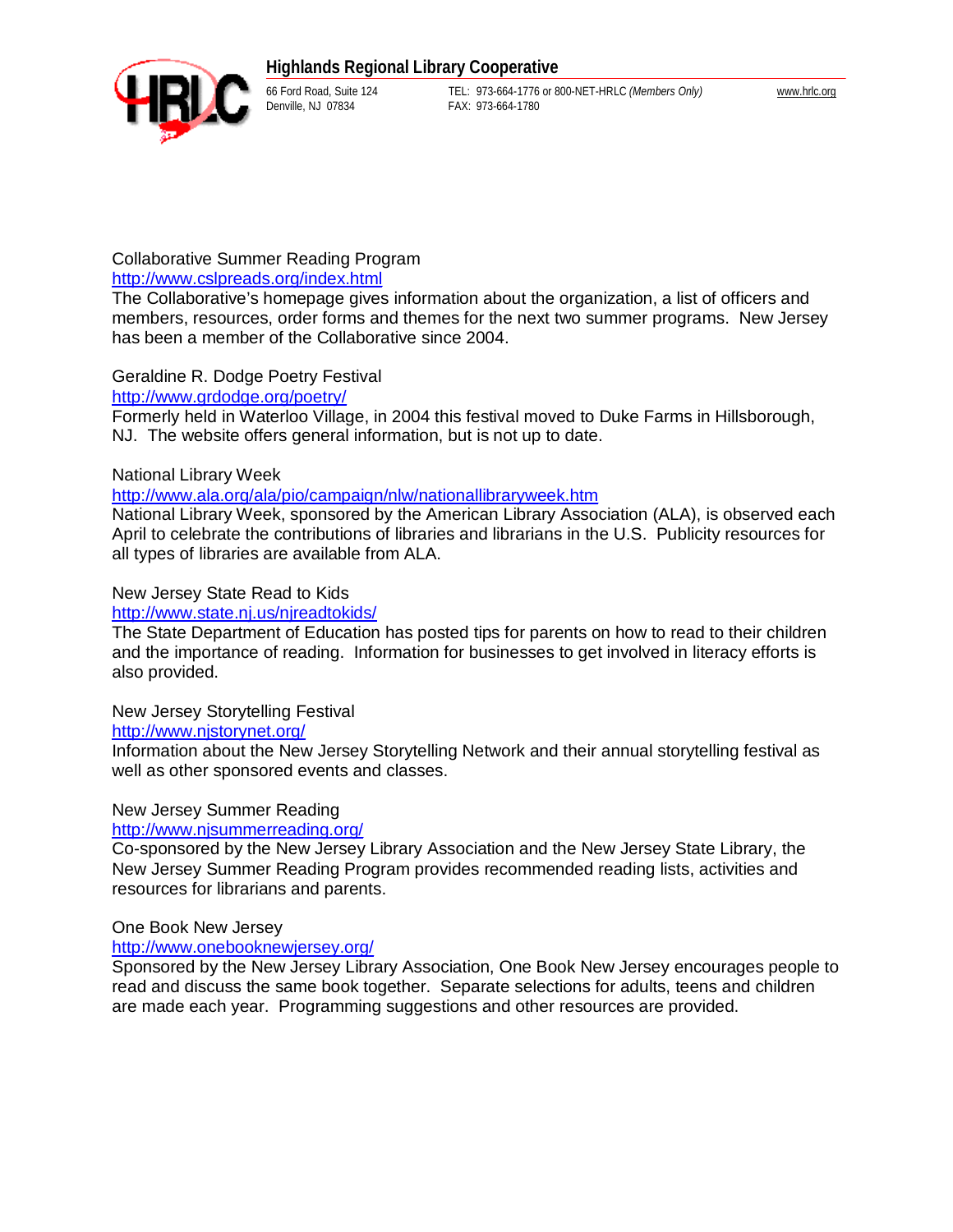

66 Ford Road, Suite 124 TEL: 973-664-1776 or 800-NET-HRLC *(Members Only)* [www.hrlc.org](http://www.hrlc.org) FAX: 973-664-1780

Read Across America

#### <http://www.nea.org/readacross/>

Read Across America is an annual nationwide celebration of reading. Scheduled on March 2, the birthday of Dr. Seuss, Read Across America is sponsored by the National Education Association. This website includes ideas for celebrating.

#### Society of Children's Book Writers Conference

#### <http://www.scbwi.org/events.htm>

The Society sponsors regional events as well as two annual conferences for writers and illustrators of children's books and professionals in the children's book industry.

#### Teen Read Week

#### <http://www.ala.org/ala/yalsa/teenreading/trw/teenreadweek.htm>

The American Library Association sponsors this program during one week in October. Themes, resources and materials to purchase are all available.

#### **Literature Resources:**

#### Children's Book Council

## <http://www.cbcbooks.org/>

The Children's Book Council is a nonprofit association of publishers of books for children and young adults. Its goals are to promote reading through information, resources and the annual observance of Children's Book Week and Young People's Poetry Week.

#### Kay Vandergrift's Page

#### <http://www.scils.rutgers.edu/~kvander/>

Wealth of information on children's books, including booklists, recommended background reading, information on censorship, research methods and many other topics.

#### New Jersey Center for the Book

#### <http://njcenterforthebook.org/>

The New Jersey Center for the Book is hosted by Rutgers University and affiliated with the Center for the Book in the Library of Congress. Its mission is to celebrate books and reading in New Jersey through a variety of activities.

#### New Jersey State Read to Kids

<http://www.state.nj.us/njreadtokids/>

The State Department of Education has posted tips for parents on how to read to their children and the importance of reading. Information for businesses to get involved in literacy efforts is also provided.

#### New York Public Library

## <http://www.nypl.org/>

Follow the links to services for Children, or Teens, to connect with activities, booklists and other information about books and other resources of interest to children and teens.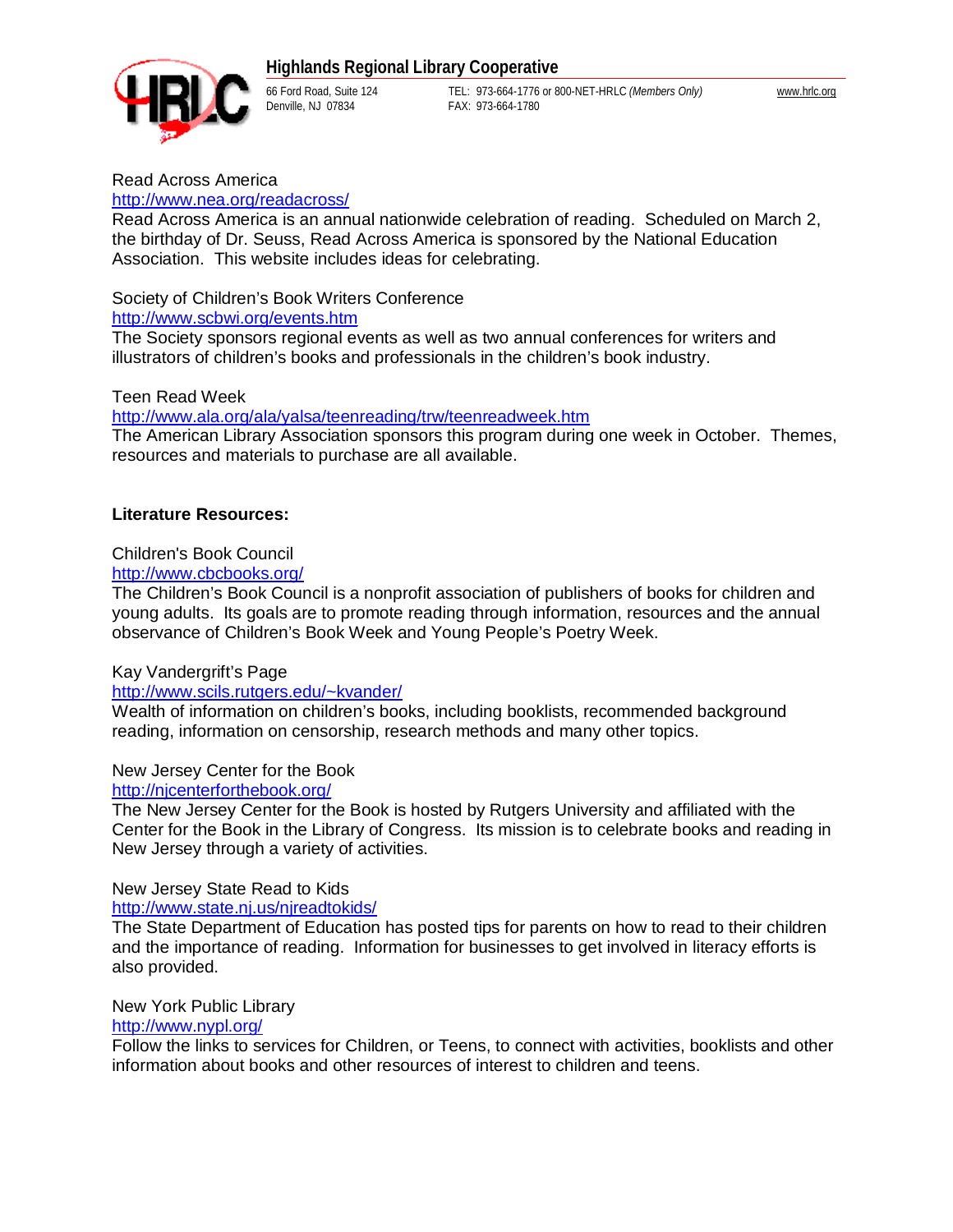

66 Ford Road, Suite 124 TEL: 973-664-1776 or 800-NET-HRLC *(Members Only)* [www.hrlc.org](http://www.hrlc.org) FAX: 973-664-1780

# **Organizations:**

American Association of School Librarians (AASL) <http://www.ala.org/ala/aasl/aaslindex.htm> A division of the American Library Association, AASL provides information on grant opportunities, association news and resources.

Association for Library Service to Children (ALSC)

## <http://www.ala.org/alsc/alsc.htm>

The American Library Association division for children's librarians, ALSC, provides news and information on the association and resources for librarians including booklists and recommended websites.

# Morris County School Media Association

### <http://members.bellatlantic.net/~vze22cpp/>

An affiliate of the New Jersey Association of School Librarians, this website lists meetings, and other activities of interest to school librarians in Morris County.

New Jersey Association of School Librarians (NJASL) <http://njasl.org/>

The New Jersey Association of School Librarians (formerly Educational Media Association of New Jersey) is a professional organization for school librarians. This website provides information about professional development activities, and other resources for the school librarian.

## NJLA Children's Services

## <http://www.njla.org/sections/childrens/>

The Children's Services Section of the New Jersey Library Association (NJLA) sponsors two major workshops, the Performer's Showcase, and the Youth Services Forum Workshop. Other activities include the Garden State Book Award and Books for Kids.

# NJLA Young Adult Services

## <http://www.njla.org/sections/youngadult/>

The Young Adult Services Section of the New Jersey Library Association (NJLA) presents programming about library services to teens at various conferences. It also recommends young adult books for the Garden State Teen Book Award.

## New Jersey Reading Association

## <http://www.njreading.org/>

The New Jersey Reading Association is a state council of the International Reading Association and an affiliate of New Jersey Education Association. Its mission is to promote literacy in New Jersey through professional development, legislative action and other activities.

## New York Public Library

# <http://www.nypl.org/>

Follow the links to services for Children, or Teens, to connect with activities, booklists and other information about books and other resources of interest to children and teens.